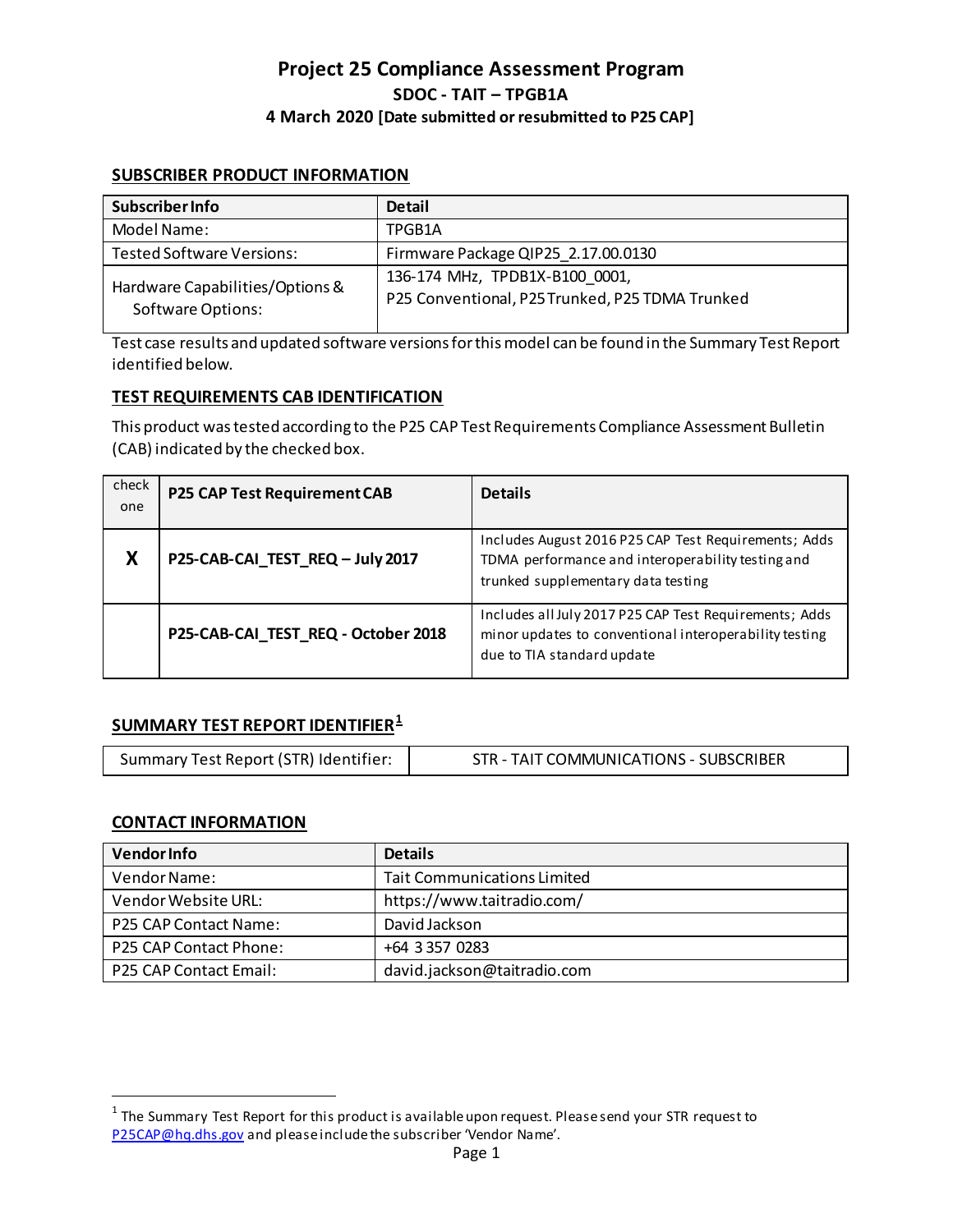# **ENCRYPTION STATEMENT**

This product complies with the P25 CAP Encryption Requirements CAB (P25-CAB-ENC\_REQ). The checked box indicates how the product was tested.

|  | Tested with the AES 256 encryption algorithm and shall be available with AES 256 encryption at a   |
|--|----------------------------------------------------------------------------------------------------|
|  | minimum or without any encryption of any type.                                                     |
|  | Tested without the AES 256 encryption algorithm and shall only be available without any encryption |
|  | of any type.                                                                                       |

# **CONVENTIONAL PERFORMANCE**

The Subscriber product has been tested for Conventional Performance. All requirements were passed except for those requirementsidentified below under Unsupported or Failed Requirements.

# P25 CAP Conventional Performance Testing Coverage

Receiver Tests: Reference Sensitivity, Faded Reference Sensitivity, Signal Delay Spread Capability, Adjacent Channel Rejection, Offset Adjacent Channel Rejection, Co-Channel Rejection, Spurious Response Rejection, Intermodulation Rejection, Signal Displacement Bandwidth, Late Entry Unsquelch Delay, and Receiver Throughput Delay.

Transmitter Tests: Unwanted Emissions (Adjacent Channel Power Ratio), Transmitter Power and Encoder Attack Time, Transmitter Throughput Delay, Frequency Deviation for C4FM, and Modulation Fidelity, Transient Frequency Behavior.

Unsupported or Failed Requirements

1. None

# **TRUNKING PERFORMANCE - FDMA**

The Subscriber product has been tested for Trunking Performance - FDMA. All requirements were passed except for those requirementsidentified below under Unsupported or Failed Requirements.

# P25 CAP FDMA Trunking Performance Testing Coverage

Receiver Tests: Reference Sensitivity, Faded Reference Sensitivity, Signal Delay Spread Capability, Adjacent Channel Rejection, Offset Adjacent Channel Rejection, Co-Channel Rejection, Spurious Response Rejection, Intermodulation Rejection, and Signal Displacement Bandwidth.

Transmitter Tests: Unwanted Emissions (Adjacent Channel Power Ratio), Power Attack time, Encoder Attack Time, Transmitter Throughput Delay, Frequency Deviation for C4FM, and Modulation Fidelity, Transient Frequency Behavior.

Trunked Tests: Trunking Control Channel Slot Times, Trunking Request Time, and Transmitter Time to Key on a Traffic Channel.

# Unsupported or Failed Requirements

- 1. The following functionality was not supported by the test equipment / representative base station repeater / FNE tested with the subscriber under test:
	- a. Trunking Control Channel Slot Times 37.5 ms Slot Encoder Attack Time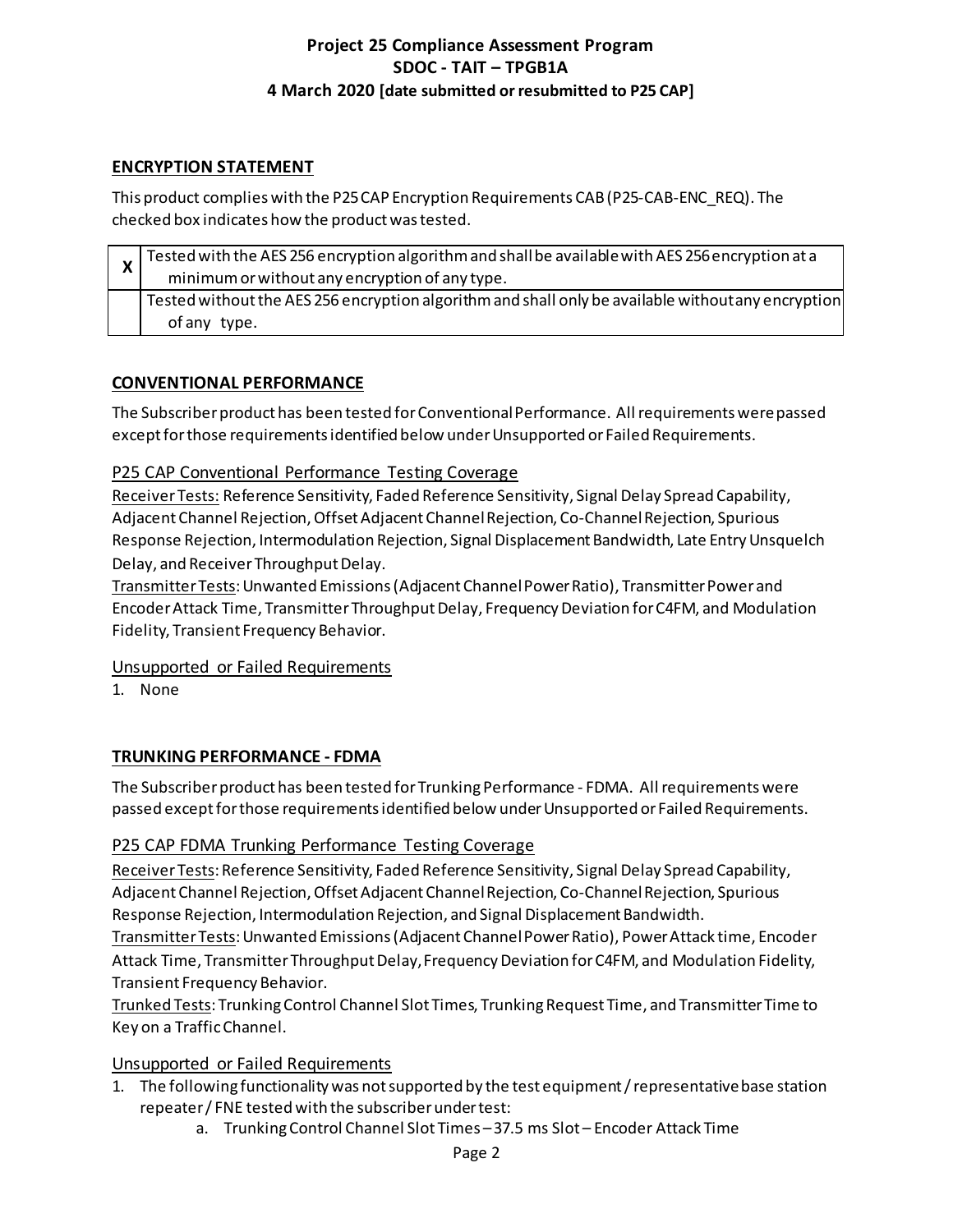- b. Trunking Control Channel Slot Times 37.5 ms Slot RF Power Attack Time
- c. Trunking Control Channel Slot Times 37.5 ms Slot RF Power Turn Off Time
- d. Trunking Request Time 37.5 ms Slot

## **TRUNKING PERFORMANCE - TDMA**

The Subscriber product has been tested for Trunking Performance - TDMA. All requirements were passed except for those requirementsidentified below under Unsupported or Failed Requirements.

# P25 CAP TDMA Trunking Performance Testing Coverage

Receiver Tests: Reference Sensitivity, Faded Reference Sensitivity, Signal Delay Spread Capability, Adjacent Channel Rejection, Offset Adjacent Channel Rejection, Co-Channel Rejection, Spurious Response Rejection, Intermodulation Rejection, and Signal Displacement Bandwidth. Transmitter Tests: Unwanted Emissions (Adjacent Channel Power Ratio), Frequency Deviation for H-CPM, Modulation Fidelity, Symbol Rate Accuracy, H-CPM Logical Channel Power measurements, and H-CPM Channel Time Alignment.

# Unsupported or Failed Requirements

1. None

# **CONVENTIONAL DIRECT MODE INTEROPERABILITY**

The Subscriber product has been tested for Conventional Direct Mode Interoperability. All test cases were passed except for those test cases identified below under Unsupported or Failed Test Cases. Test cases that passed but require specific, sometimes optional, product capabilities are also identified below.

# P25 CAP Direct Mode Interoperability Testing Coverage

Network Access Code (NAC) Operation, Group Voice Call, Emergency Call, Unit-to-Unit Voice Call, Encryption, Call Alert, Radio Check, Message Update, Status Update, Status Query, and Radio Unit Monitor.

## Unsupported or Failed Test Cases

1. Radio Unit Monitor - Test Case 1 – Radio Unit Monitor Initiated by SU 1 – Group Call and Test Case 2 – Radio Unit Monitor Initiated by SU 5 – Group Call are unsupported.

## Optional Product Capabilities Required to Pass Test Cases

1. None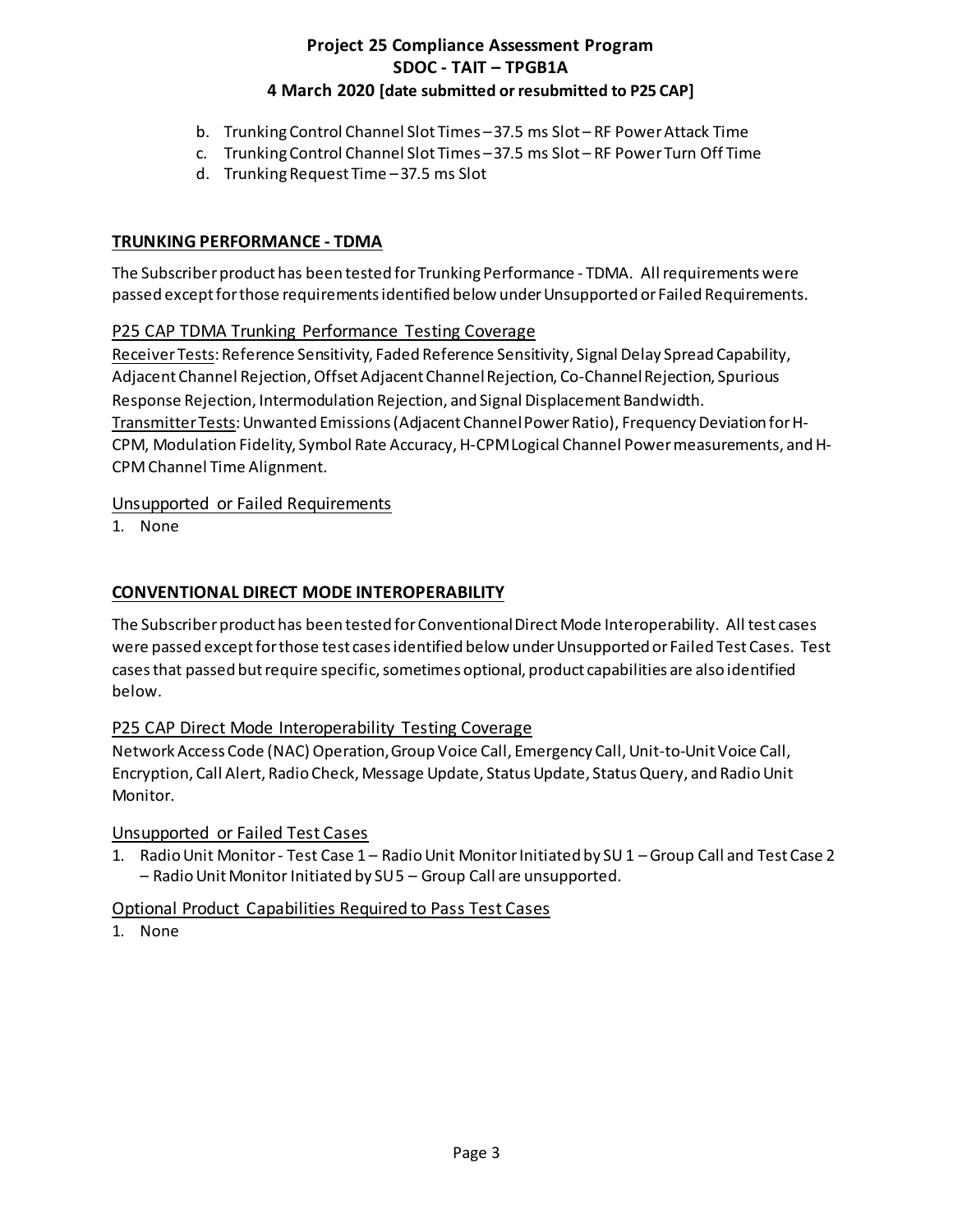# **CONVENTIONAL REPEAT MODE INTEROPERABILITY**

The Subscriber product has been tested for Conventional Repeat Mode Interoperability. All test cases were passed except for those test cases identified below under Unsupported or Failed Test Cases. Test cases that passed but require specific, sometimes optional, product capabilities are also identified below.

## P25 CAP Repeat Mode Interoperability Testing Coverage

Network Access Code (NAC) Operation, Group Voice Call, Emergency Call, Unit-to-Unit Voice Call, Encryption, Call Alert, Radio Check, Message Update, Status Update, Status Query, and Radio Unit Monitor.

#### Unsupported or Failed Test Cases

1. None

Optional Product Capabilities Required to Pass Test Cases

1. None

## **CONVENTIONAL REPEAT MODE with DISPATCH MONITORING CONSOLE INTEROPERABILITY**

The Subscriber product has been tested for Conventional Repeat Mode with Dispatch Monitoring Console Interoperability. All test cases were passed except for those test cases identified below under Unsupported or Failed Test Cases. Test cases that passed but require specific, sometimes optional, product capabilities are also identified below.

#### P25 CAP Repeat Mode Interoperability Testing Coverage

Group Voice Call, Emergency Call, All Call, Unit-to-Unit Voice Call, Encryption, Emergency Alarm, Call Alert, Radio Check, Radio Unit Inhibit/Uninhibit, Message Update, Status Update, Status Query, and Radio Unit Monitor.

## Unsupported or Failed Test Cases

- 1. Radio Unit Monitor Test Case 1 Radio Unit Monitor Initiated by DMC Group Call is unsupported
- 2. Emergency Call Test Case 2 Emergency Call from DMC and Message Update Test Case 1 Message Update from DMC and Test Case 2 – DMC to Group Message Update are unsupported by the representative FNE dispatch monitoring console tested with the subscriber under test

## Optional Product Capabilities Required to Pass Test Cases

1. None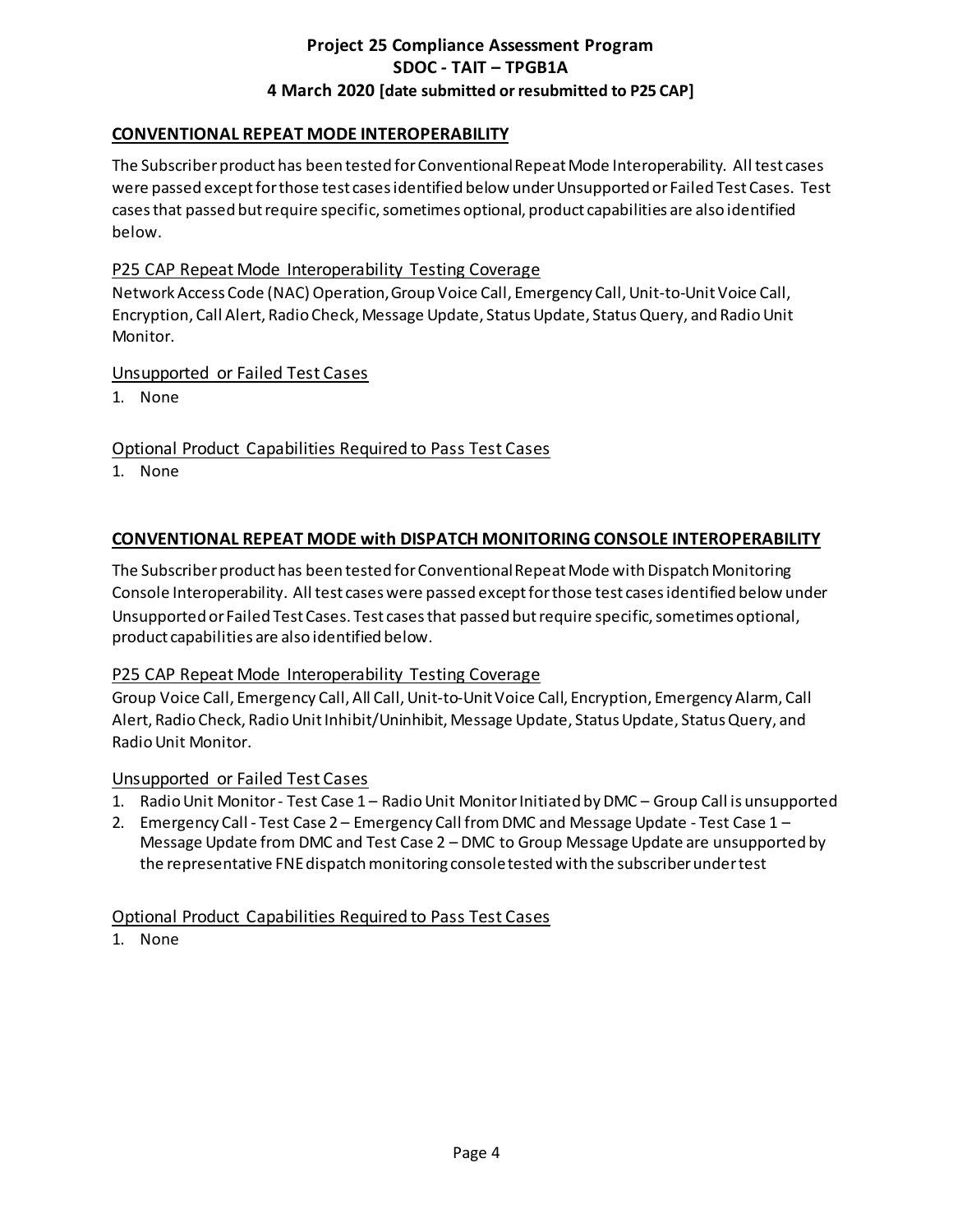# **TRUNKED SUBSCRIBER UNIT INTEROPERABILITY – FDMA**

The Subscriber product has been tested for Trunked Interoperability - FDMA. All test cases were passed except for those test cases identified below under Unsupported or Failed Test Cases. Test cases that passed but require specific, sometimes optional, product capabilities are also identified below.

#### P25 CAP FDMA Trunked Interoperability Testing Coverage

Full Registration, Group Voice Call, Unit to Unit Voice Call, Broadcast Voice Call, Affiliation, Announcement Group Call, Emergency Alarm, Emergency Group Call, Encryption, Intra-Location Registration Area Roaming, Deregistration, System Call, Call Alert, Short Message, Status Query, Status Update, Radio Unit Monitoring, Radio Unit Disable/Re-Enable, and Radio Check.

#### Unsupported or Failed Test Cases

- 1. Inter-SYS Roaming and Inter-WACN Roaming are unsupported
- 2. Unit-to-Unit Voice Call Test Case 5 Unit-to-Unit Call without Target Availability Check and Test Case 6 – Unit-to-Unit Call Queued without Target Availability Check and Radio Unit Monitoring- Test Case 4 – Group Silent are unsupported
- 3. Unit-to-Unit Voice Call Test Case 4 Unit-to-Unit Call Queued with Target Availability Check Traffic Channel Assignment Before Target Availability Check, System Call - Test Case 1 – System Call, and Radio Unit Monitoring- Test Case 1 – Individual Non-Silent, Test Case 2 – Individual Silent and Test Case 3 – Group Non-Silent are unsupported by the representative base station repeater tested with the subscriber under test

## Optional Product Capabilities Required to Pass Test Cases

1. None

## **TRUNKED SUBSCRIBER UNIT INTEROPERABILITY – TDMA**

The Subscriber product has been tested for Trunked Interoperability - TDMA. All test cases were passed except for those test cases identified below under Unsupported or Failed Test Cases. Test cases that passed but require specific, sometimes optional, product capabilities are also identified below.

#### P25 CAP TDMA Trunked Interoperability Testing Coverage

Registration, Group Voice Call, Unit-to-Unit Voice Call, Broadcast Call, Announcement Group Call, Emergency Group Call, Encryption Group Call, System Call, Radio Unit Monitoring, and Transmitting Subscriber Forced Preemption.

#### Unsupported or Failed Test Cases

- 1. Inter-SYS Roaming and Inter-WACN Roaming are unsupported
- 2. Radio Unit Monitoring- Test Case 4 Group Silentis unsupported
- 3. Unit-to-Unit Voice Call Test Case 4 Unit-to-Unit Call Queued with Target Availability Check -Traffic Channel Assignment Before Target Availability Check, System Call - Test Case 1 – System Call, and Radio Unit Monitoring- Test Case 1 – Individual Non-Silent, Test Case 2 – Individual Silent and Test Case 3 – Group Non-Silent are unsupported by the representative base station repeater tested with the subscriber under test